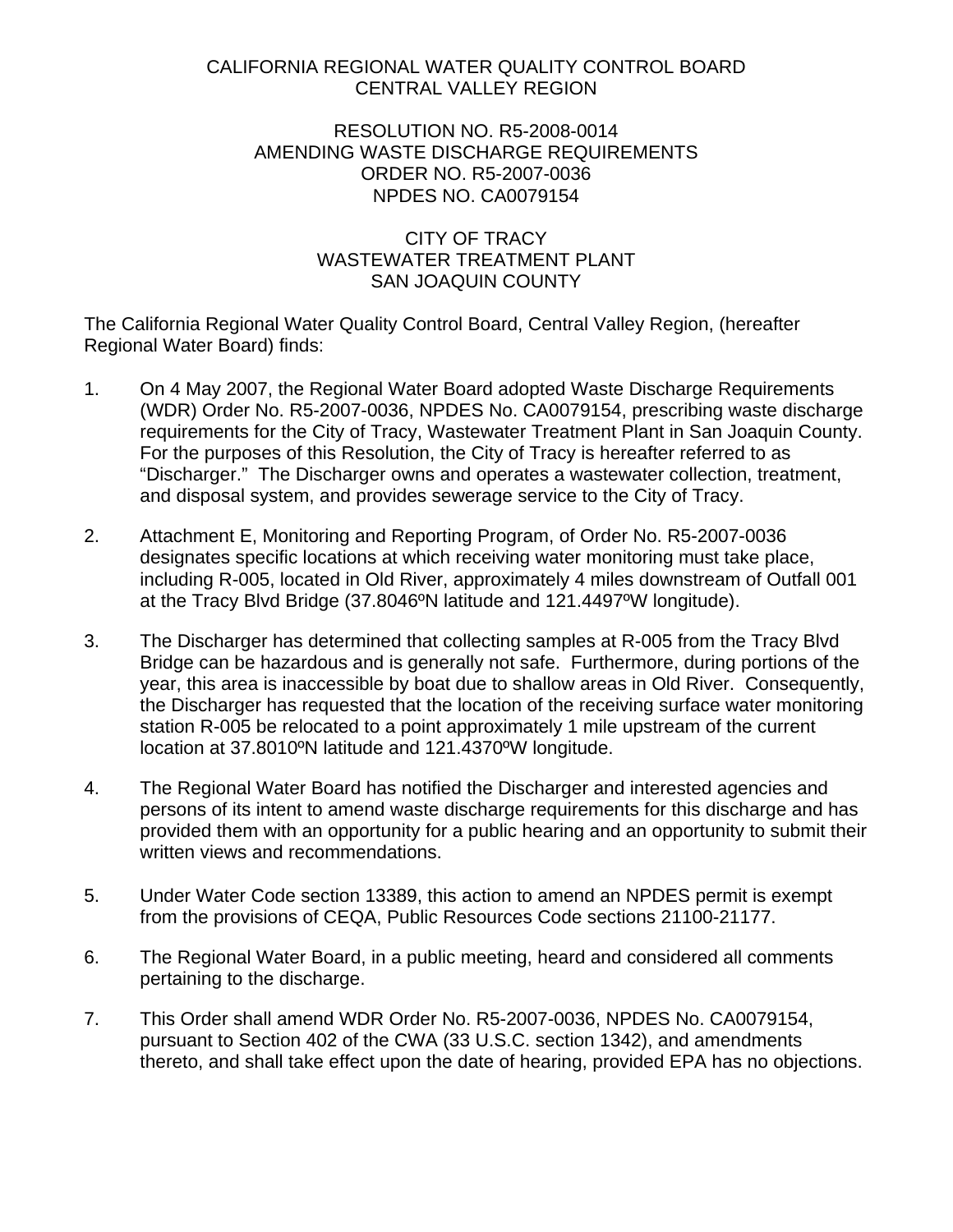**IT IS HEREBY ORDERED** that Order No. R5-2007-0036 is amended solely to change the location of receiving surface water monitoring location R-005. The City of Tracy, its agents, successors and assigns, in order to meet the provisions contained in Division 7 of the California Water Code and regulations adopted thereunder, and the provisions of the Clean Water Act and regulations and guidelines adopted thereunder, shall comply with Amended Order No. R5-2007-0036.

1. Modify the Table on Page E-2 of the Monitoring and Reporting Program (Attachment E), in Section II - Monitoring Locations, as described below:

| <b>Discharge Point</b><br><b>Name</b> | <b>Monitoring</b><br><b>Location Name</b> | <b>Monitoring Location Description</b>                                                                                                                               |
|---------------------------------------|-------------------------------------------|----------------------------------------------------------------------------------------------------------------------------------------------------------------------|
|                                       | <b>M-INFA</b>                             | Domestic Influent to Facility                                                                                                                                        |
|                                       | <b>M-INFB</b>                             | Leprino Foods Company Influent as measured at influent to Treatment Pond 1 (see<br>Attachment C, Figure C-2).                                                        |
| $001, 002^2$                          | $M-001$                                   | Effluent discharged through Outfall 001 and Outfall 002*, measured at final effluent pump<br>station                                                                 |
|                                       | $R-001$                                   | Old River, approximately 1 mile upstream of Outfall 001, downstream of confluence with<br>Middle River (37.8218°N, 121.3735°W) see Figure E-1                        |
|                                       | $R - 002$                                 | Old River, approximately 500 feet upstream of Outfall 001 (37.8057°N, 121.3992°W)<br>see Figure E-1a                                                                 |
|                                       | $R-003$                                   | Old River, approximately 500 feet downstream of Outfall 001 (37.8053°N, 121.4025°W)<br>see Figure E-1a                                                               |
|                                       | $R - 00443$                               | Old River, approximately 500 feet downstream of Outfall 002 (37.8060°N, 121.4051°W)<br>see Figure E-1a                                                               |
|                                       | $R-005$                                   | Old River, approximately 34 miles downstream of Outfall 001-at Tracy Blvd Bridge <sup>3</sup><br>(37.8046°N, 121.4497°W) (37.8010°N, 121.4370°W) see Figure E-1      |
|                                       | $R - 006$                                 | Grant Line Canal, approximately 3 miles downstream of Outfall 001, east of Grant Line<br>Canal temporary agricultural barrier (37.8200°N, 121.4428°W) see Figure E-1 |
|                                       | $S-001$                                   | Municipal Water Supply                                                                                                                                               |

1 Latitude and longitude coordinates are approximate

2 Future outfall proposed for Facility expansion

The Discharger may collect receiving water samples at monitoring location R-005 from the Tracy Blvd Bridge.

<sup>43</sup> The Discharger is not required to monitor at R-004 until Discharge Point 002 is operational.

2. Replace Figure E-1 on Page E-3 with the figure in Attachment A of this Resolution.

I, PAMELA C. CREEDON, Executive Officer, do hereby certify the foregoing is a full, true, and correct copy of a Resolution adopted by the California Regional Water Quality Control Board, Central Valley Region, on **25 January 2008**.